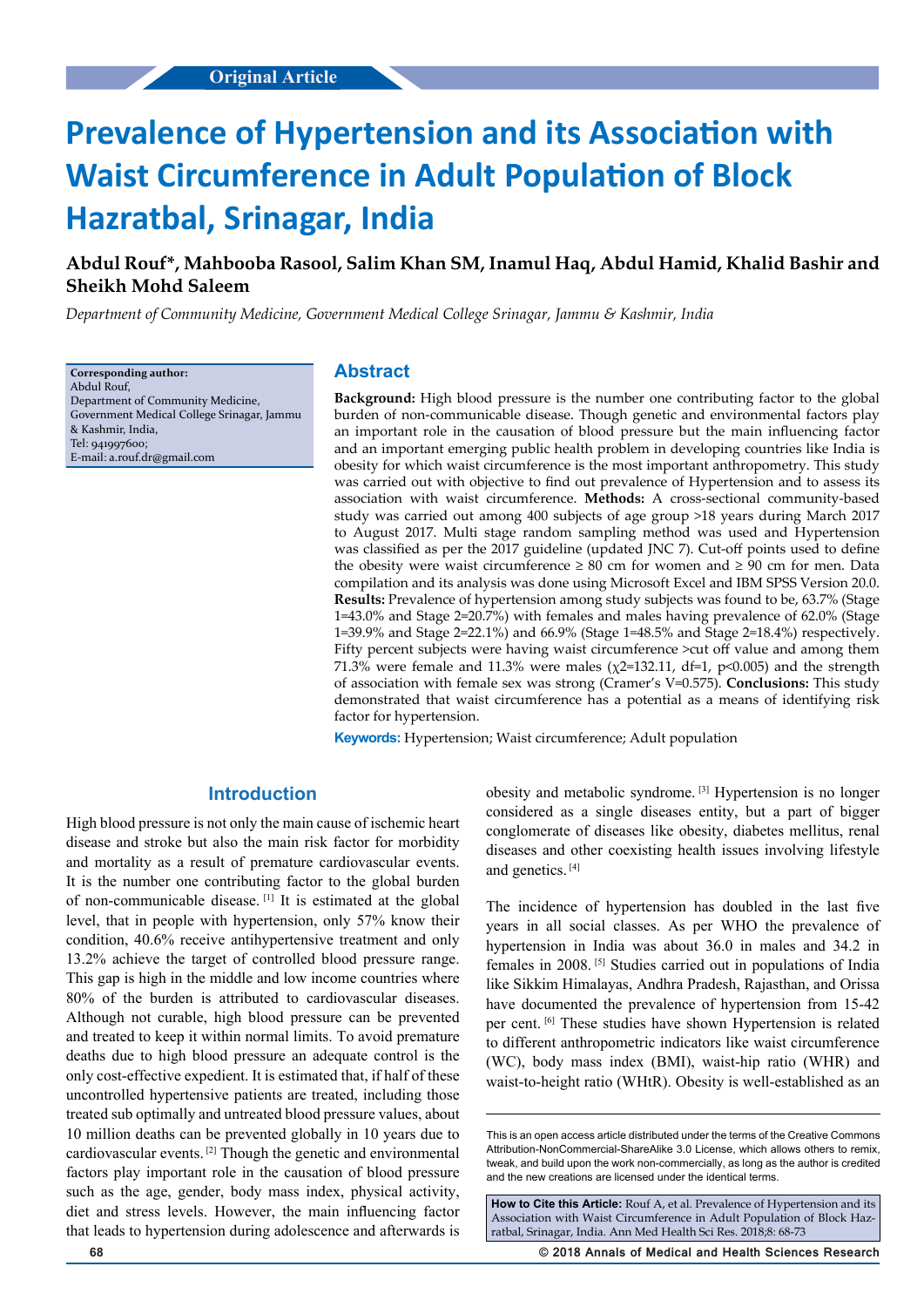important and independent risk factor for both the development and its complication. [7-9] The intimate relationship between hypertension and excess body fats is well documented, and population based studies have revealed adiposity as the one of the strongest known risk factors for hypertension in both genders of different ages and races. [10-14] Among different anthropometric indicators it has been seen that waist circumference is the only clinical index of obesity associated with an increased ambulatory and conventional Hypertension independent of other indices. [15] Indo-Asian population are at highest risk for cardiovascular disease globally. [16]

Understanding the role of these modifiable anthropometric determinants is the key to develop a clear and effective strategy for improving community health. The study was carried out with an objective to find the prevalence of hypertension and its association with waist circumference in adult population of district Srinagar, India where there is paucity of community based studies in this field.

### **Materials and Methods**

The study undertaken was a cross sectional community based study, done among 400 subjects of age group >18 years in Medical block Hazratbal of Srinagar city, which is the field practice area of Department of Community Medicine, GMC Srinagar with an estimated population of 82,000 during period March 2017 to August 2017.

#### **Sample size estimation**

Sample size was calculated by using WHO statistical formula for sample size determination:  $n=Z^2$  P  $(1 - P)/d^2$ , where n=sample size, Z=Z statistic for a level of confidence (1.96), P=prevalence of Hypertension  $(15\%, P=0.15)$ , and d=absolute precision (if 5%,  $d=0.05$ ). [17]

The sample size of 392 was calculated by adjusting with design effect (multiplied by 2) using WHO statistical formula and multi stage random sampling technique design. Informed/ verbal consent was taken prior to interview and anthropometric measurement.

#### **Sampling method**

A multi stage random sampling technique was used in order to give equal representation to all in the selected block and it was decided to select 100 subjects from each of four PHCs viz; Hazratbal, Nishat, Harwan and Tailbal that came out to be 400. Therefore a total of 400 subjects were included in study.

#### **Inclusion criteria**

Persons aged 18 years and above of both male and female, willing to participate in the study.

#### **Exclusion criteria**

• Migrants.

• Persons having acute illness, deaf & mute person, communication barrier.

• Subjects who were on long term medication for chronic diseases.

#### **Instruments used for data collection**

Blood pressure was recorded using a standard mercury sphygmomanometer which was standardized and checked regularly to minimize errors and two readings were taken with the subject in a relaxed sitting position. A standard stethoscope was used to record the blood pressure. Hypertension was classified as per the 2017 guideline, which is an update of the "Seventh Report of the Joint National Committee on Prevention, Detection, Evaluation and Treatment of High Blood Pressure" (JNC 7).<sup>[18]</sup> As per the guidelines the Blood pressure is categorized as normal, elevated, or stages 1 or 2 hypertension to prevent and treat high BP.

Normal BP $=$  <120/<80 mmHg

Elevated BP = $120-129$ /<80 mmHg

Hypertension stage 1= 130-139 or 80-89 mmHg

Hypertension stage  $2 = \ge 140$  or  $\ge 90$  mmHg.

A non-elastic graduated measuring tape was used to measure waist circumference in standing position and after exhaling second normal breath. It was measured as the narrowest circumference of the trunk. However, the level of the last rib was taken into account when the position of the narrowest circumference could not be identified. [19,20] Cut-off points used to define the obesity were  $\geq 80$  cm for women & WC  $\geq 90$  cm for men. [21] Participants were categorized by age into young adults (aged 18-35 years), middle-aged adults (aged 36-55 years), and older adults (older than 55 years). [22]

#### **Statistical methods**

Data compilation and its analysis were done using Microsoft Excel and IBM SPSS Version 20.0.

#### **Results**

Out of the 400 subjects studied, 258 (64.5%) were female and 142 (35.5%) were male. The overall prevalence of Hypertension was  $63.7\%$  (Stage 1=43.0% and Stage 2=20.7%) with females and males having prevalence of 62.0% ( Stage 1=39.9% and Stage 2=22.1%) and 66.9% (Stage 1=48.5% and Stage 2=18.4%) respectively. The difference in Hypertension between the females and males was not statistically significant ( $χ² = 0.946$ , df=1, p<0.331). The mean Systolic Blood Pressure (SBP) of females and males were  $134.35 \pm 18.74$  mmHg and  $134.26 \pm 18.74$ 17.343 mmHg respectively. Similarly the mean Diastolic Blood Pressure of females and males were  $78.21 \pm 10.636$  mmHg and  $80.78 \pm 10.643$  mmHg respectively. The difference in SBP  $(t=0.48, p<0.962)$  was not statistically significant but in case of DBP ( $t=2.31$ ,  $p<0.021$ ) it was found to be statistically significant. The mean age in years of female and male subjects under study were  $34.84 \pm 12.72$  and  $37.37 \pm 13.77$  respectively and the difference was not statistically significant ( $t=1.84$ ,  $p<0.066$ ).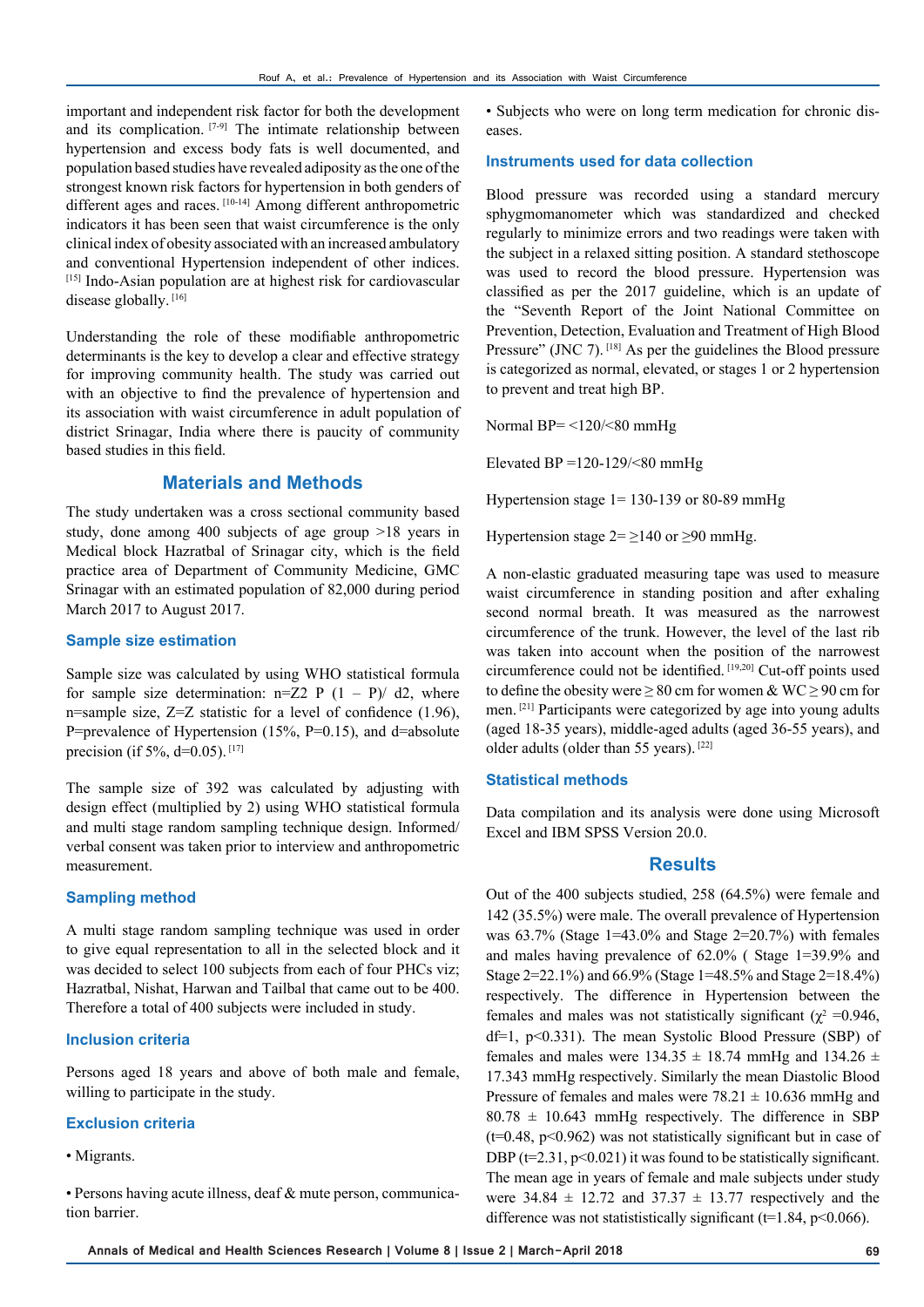The prevalence of hypertension in Young adults was (51.2%), Middle aged adults (77.2%) and Older adults (94.4%). The trend showed gradual increase in BP with age, minimum in 18-35 years age group and maximum in >55 years age group. The difference in age with respect to Hypertension was found statistically significant as shown in Table 1 and Figure 1.

The mean waist circumference (WC) in cm in females and males were  $87.26 \pm 13.67$  and  $80.40 \pm 7.73$  respectively. The difference in WC ( $t=5.50$ ,  $p<0.005$ ) was found to be statistically significant. In this study 50.0% subjects were having waist circumference >cut off value and among them 71.3% of female and 11.3% of male. The difference was statistically significant  $(\chi^2=132.11, df=1, p<0.005)$  and the strength of association with female sex was strong (Cramer's  $V= 0.575$ ). There was a positive linear association (correlation) between and Waist circumference and Systolic and Diastolic blood pressure was found to be significant and positive  $(r= 0.337, p<0.005)$  and  $(r= 0.303, p<0.005)$  respectively. The socio-demographic characteristics of the study subjects are given in Table 2 and Table 3 for comparison.

#### **Discussion**

The prevalence of hypertension in the this study which was classified as per the 2017 guideline, an update of the "Seventh Report of the Joint National Committee on Prevention, Detection, Evaluation and Treatment of High Blood Pressure" (JNC 7). [18] was 63.7% (Stage 1=43.0% and Stage 2=20.7%) with females having higher prevalence than males. Masoodi et al. conducted a study in Budgam district of Kashmir in 2016

| Table 1: Distribution of hypertensive subjects as per age groups. |                         |                     |              |                             |  |
|-------------------------------------------------------------------|-------------------------|---------------------|--------------|-----------------------------|--|
| <b>Age Groups</b>                                                 | <b>Non-Hypertensive</b> | <b>Hypertensive</b> | <b>Total</b> | <b>Statistical analysis</b> |  |
| Young adults (18-35)                                              | 113                     | 119                 | 232          |                             |  |
| Middle aged adults (36-54)                                        | 30                      | 102                 | 132          | $x^2 = 40.70$ ,             |  |
| Older adults (>54)                                                |                         | 34                  | 36           | $df=2$ .                    |  |
| Total                                                             | 145                     | 255                 | 400          | p<0.005                     |  |



#### **Hypertension**

**Figure 1:** Bar chart showing distribution of hypertension as per gender in different age groups (in years).

| <b>Sex</b> | WC.      | Non-hypertensive | <b>Hypertensive</b> | Total       | <b>Statistical analysis</b> |
|------------|----------|------------------|---------------------|-------------|-----------------------------|
|            |          |                  |                     |             |                             |
|            | Normal   | 43 (34.1%)       | 83 (65.9%)          | 126 (88.7%) | $x^2 = 0.53$                |
| Males      | Abnormal | 4 (25.0%)        | 12 (75.0%)          | 16 (11.3%)  | $df=1$ .                    |
|            | Total    | 47 (33.1%)       | 95 (66.9%)          | 142         | p<0.465                     |
|            | Normal   | 40 (54.1%)       | 34 (45.9%)          | 74 (28.7%)  | $x^2$ = 11.37,              |
| Females    | Abnormal | 58 (31.5%)       | 126 (68.5%)         | 184 (73.3%) | $df=1$ .                    |
|            | Total    | 98 (38.0%)       | 160 (62.0%)         | 258         | p<0.001                     |
|            | Normal   | 83 (41.5%)       | 117 (58.5%)         | 200 (50.0%) | $x^2 = 4.77$ ,              |
| Total      | Abnormal | 62 (31.0%)       | 138 (69.0%)         | 200 (50.0%) | $df=1$ .                    |
|            | Total    | 145 (36.3%)      | 255 (63.7%)         | 400         | p<0.029                     |

| Table 3: Socio-demographic characteristics of the study subjects. |                            |               |                 |                      |
|-------------------------------------------------------------------|----------------------------|---------------|-----------------|----------------------|
| <b>Variables</b>                                                  | Category                   | Males (N=142) | Females (N=258) | <b>Total (N=400)</b> |
| Age Groups                                                        | Young Adults (18-35)       | 80 (56.3%)    | 152 (58.9%)     | 232 (58.0%)          |
| (Yrs)                                                             | Middle aged Adults (36-55) | 42 (29.6%)    | 90 (34.9%)      | 132 (33.0%)          |
|                                                                   | Older Adults (>55)         | 20 (14.1%)    | 16 (6.2%)       | 36 (9.0%)            |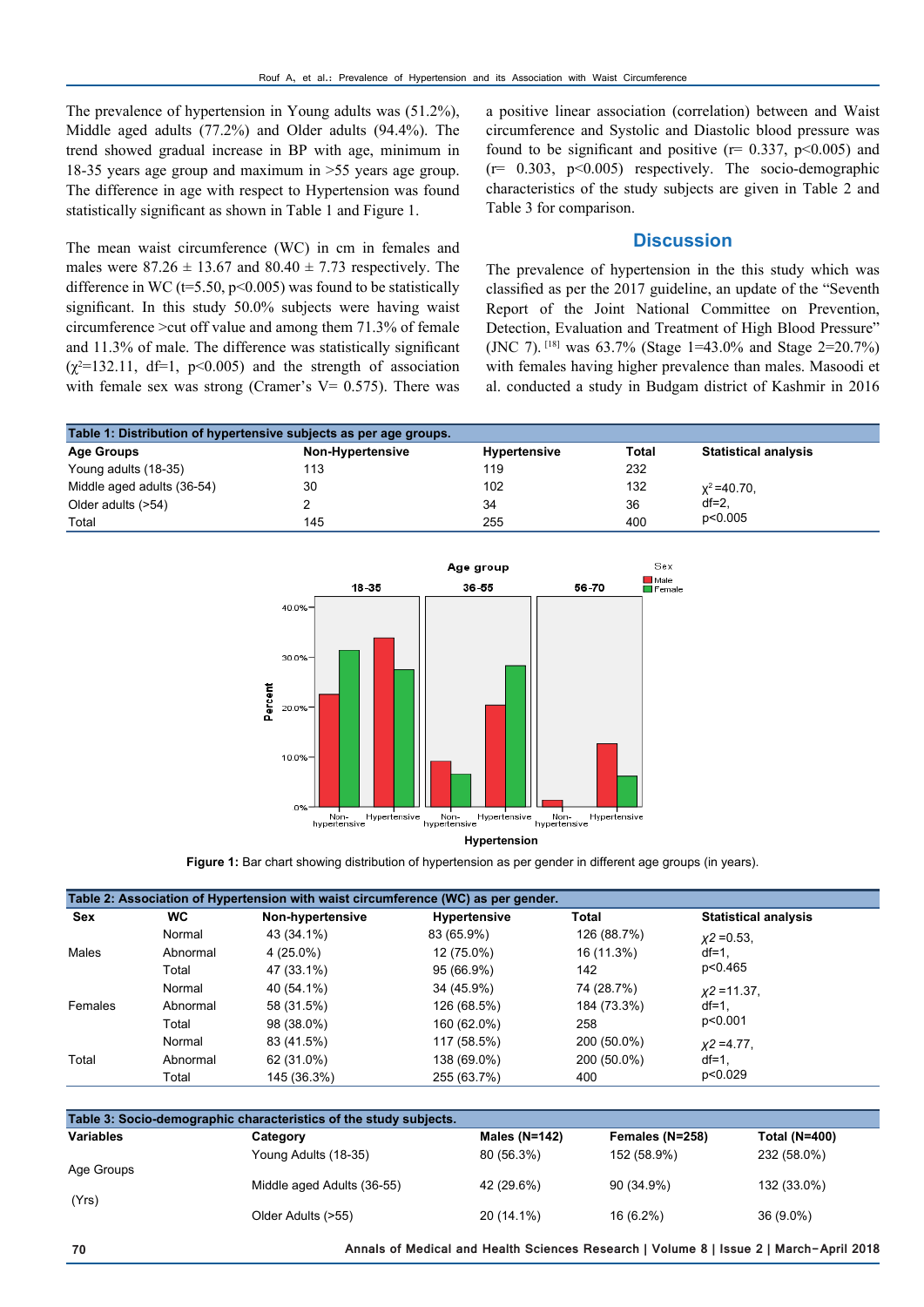Rouf A, et al.: Prevalence of Hypertension and its Association with Waist Circumference

|                       | Unmarried                                | 60 (42.3%)               | 95 (36.8%)                | 155 (38.8%)                |
|-----------------------|------------------------------------------|--------------------------|---------------------------|----------------------------|
| <b>Marital Status</b> | Married                                  | 73 (51.4%)               | 153 (59.3%)               | 226 (56.5%)                |
|                       | Widow/Widower                            | $0(0\%)$                 | $8(3.1\%)$                | $8(2.0\%)$                 |
|                       | Separated<br>$6$                         | $9(6.3\%)$<br>64 (45.1%) | $2(0.8\%)$<br>172 (66.7%) | $11(2.8\%)$<br>236 (59.0%) |
| Education             | $6 - 12$                                 | 59 (41.5%)               | 84 (32.6%)                | 143 (35.8%)                |
| (Yrs)                 | $>12$<br>$<$ 4000                        | 19 (13.4%)<br>52 (36.6%) | $2(0.8\%)$<br>52 (20.2%)  | 21(5.3%)<br>104 (26.0%)    |
| Monthly Income (INR)  | 4000-10000                               | 65 (45.8%)               | 139 (53.9%)               | 204 (51.0%)                |
|                       | 10001-20000                              | 18 (12.7%)               | 61 (23.6%)                | 79 (19.8%)                 |
|                       | >20000<br>Professional/Semi-professional | $7(4.9\%)$<br>9(6.33%)   | 6(2.3%)<br>$0(0\%)$       | $13(3.3\%)$<br>9(2.25%)    |
|                       | Clerical                                 | 18 (12.6%)               | 1(0.38%)                  | 19 (4.75%)                 |
| Occupation            | <b>Skilled Worker</b>                    | 77 (54.2%)               | 47 (18.2%)                | 124 (31.0%)                |
|                       | Unskilled worker                         | 23 (16.1%)               | $0(0\%)$                  | 23 (5.75%)                 |
|                       | Unemployed                               | 16 (11.2%)               | 210 (81.3%)               | 226 (56.5%)                |

and found the prevalence of hypertension was 34.1%. The main reason for the higher prevalence in current study seem to be the use of the Seventh Report of the Joint National Committee VII as per updated version 2017 classification where Stage 1 hypertensive (120-139/80-89 mmHg) falls in pre hypertensive range (Indian scenario in older version). [23-26] In this study 43.0% of the hypertensive patients fall in this group which were taken as pre hypertension in previous studies. Because of the updated guideline more people have been found to be diagnosed with Hypertension, but almost all of these newly categorized patients can be treated with lifestyle changes and may not need the medications. [27] The lifestyle modifications include the weight loss (one kg reduction in body weight for adults who are overweight which may reduce their blood pressure by 1 mmHg per kg reduction in body weight), healthy deit (consumption of diet rich in vegetables, fruits, whole grain and low fat dairy products), reduction of dietary Sodium intake (<1500 mg/day to 1000 mg/day in adults), increased dietary Potassium intake (3500-5000 mg/day) and above all physical activity ( 90-150 min./week). The prevalence of hypertension increased as the age increased and was found to be highest in older adults (age>55 years) about 94%. This finding was consistent with results of other studies like Vasan et al. and Masoodi ZA et al. who found significant association of hypertension with age. [23,28] The prevalence of obesity as defined by waist circumference was high (50%) in the study population, especially females (71.3%) putting them at increased risk for the hypertension as shown by the strong positive correlation in results. Similar results were obtained by Kokiwar et al. in Karimnagar, Telangana, India, Midha et al. in Lucknow, Uttar Pradesh, India. [29-34] Also among Mexican- American women and non-Hispanic white women nationwide (72% and 63%, respectively) (2011-2012 NHANES) and other studies the trend was same. [35-37] Typical climatic conditions of Kashmir valley and sedentary habits of the women who like to stay at home in this part of the world is the main reason for the high prevalence of obesity leading to the hypertension. Our findings of association between high waist circumference and increasing age with hypertension is consistent with reports of increasing risk of hypertension with age, providing support for continuing public health efforts in the early adulthood and afterwards.<sup>[38]</sup>

This study, has explored the connection between waist circumference and blood pressure monitoring and there are evidences that waist circumference shows advantages over other anthropometric indices surrogate for abdominal adiposity, as a risk factor for hypertension among obese patients. There is also an advantage that waist circumference can be easily measured by individuals themselves just like weight and is subject to a minimal 5% bias toward underestimation. [39,40]

### **Limitation of the study**

The limitations of the study include the cross-sectional design with lower proportion of males as compared to the females, so caution must be taken on casualty assessment and gender specific analysis. However, the present study was not designed to determine the impact of obesity on Hypertension, but rather to identify the clinical index (waist circumference) associated with Hypertension. Single blood pressure readings are considered less accurate and a patient can only be clinically diagnosed as hypertensive if there is persistent hypertension on repeated visits. This limitation was overcome by taking mean of two readings which is considered acceptable for field studies. This study involved only waist circumference as obesity measures and other anthropometric indices like BMI, waist to hip ratio and waist to height ratio, were not used to keep the results concise, although waist circumference is the only clinical index of obesity associated with an increased ambulatory and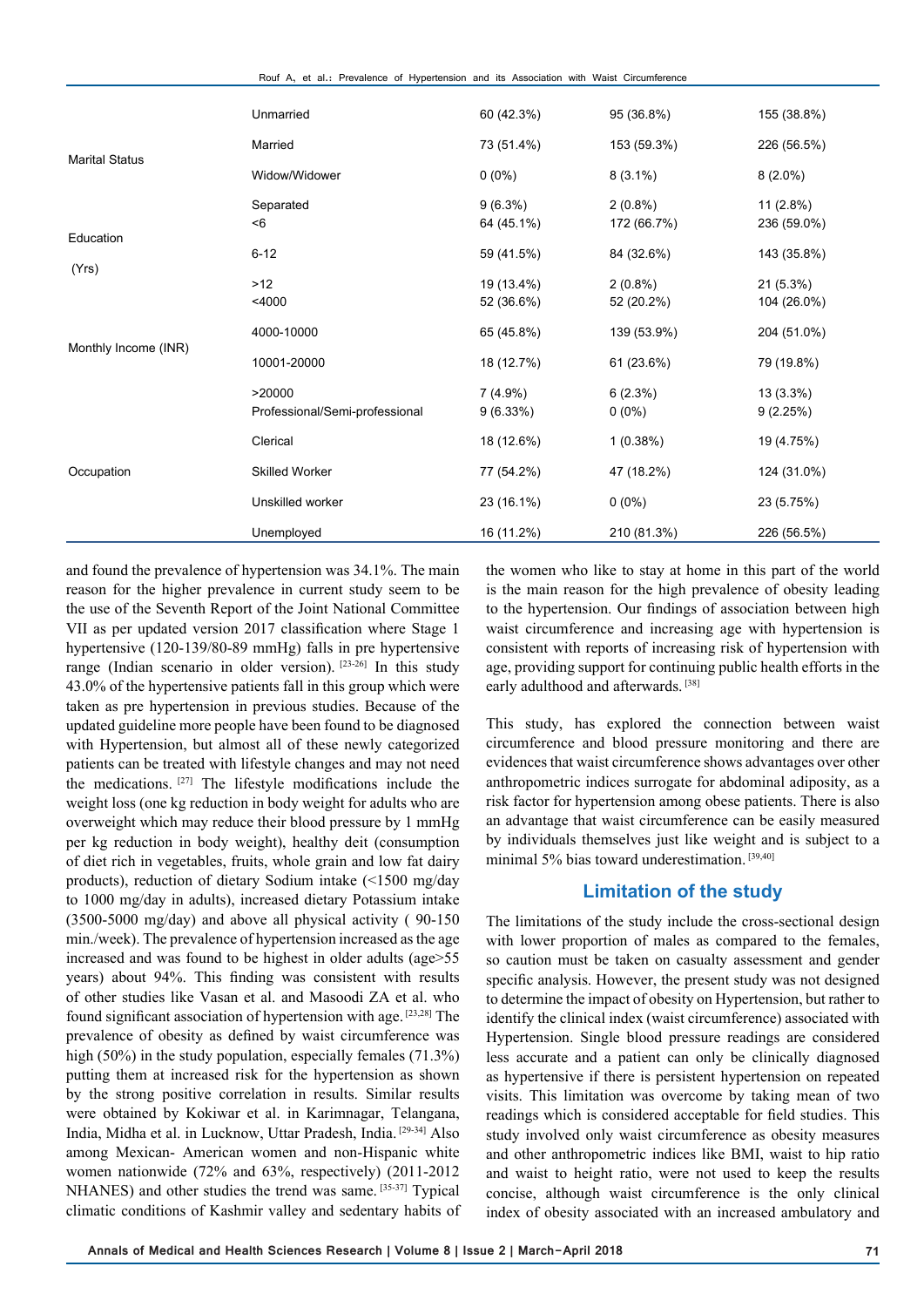conventional Hypertension independent of other indices as per different studies.

## **Conclusion and Recommendations**

The results of the study demonstrated that waist circumference provides a valuable and simple method and has potential as a means of identifying obesity as a risk factor for hypertension. There is definitely a need for effective public health efforts to improve the prevention, detection, management, and control of obesity and thus hypertension. Intervention programs should be designed to reduce waist circumference through behaviour changes, lifestyle modification, including diet and exercise, which can be of public health significance in reducing the incidence of hypertension.

## **Acknowledgements**

Authors would like to thank Dr. S.M. Salim Khan, Head of the Department of Community Medicine, Government Medical College Srinagar for his contribution and support to preparation and completion of the manuscript.

## **Conflict of Interest**

The authors declare no conflict of interest.

## **Ethical Approval**

The study was approved by the Institutional Ethics Committee of Government Medical College Srinagar.

#### **References**

- 1. National High Blood Pressure Education Program Working Group on High Blood Pressure in Children and Adolescents. The fourth report on the diagnosis, evaluation and treatment of high blood pressure in children and adolescents. Pediatrics. 2004;114:555-576.
- 2. [https://www.paho.org/.../index.php?...2017...9283%](https://www.paho.org/.../index.php?...2017...9283%25) A world-hypertension.
- 3. Hansen ML, Gunn PW, Kaebler DC, Under diagnosis of hypertension in children and adolescents. JAMA. 2007;298:874-881.
- 4. https://www.congressbookers.com/.../ash-2016-new-york-americansociety-of-hypertension-an.
- 5. WHO. Non communicable diseases in the SouthEast Asia region: situation and response. World Health Organisation, New Delhi. 2011.
- 6. Mukhopadhyay B, Mukhopadhyay S, Majumder PP. Blood pressure profile of Lepchas of the Sikkim Himalayas: epidemiological study. Hum Biol. 1996;68:131-145.
- 7. De Moraes SA, Checchio MV, de Freitas ICM. The independent effect of central obesity on hypertension in adults living in Ribeirao Preto, SP, 2007. EPIDCV Project. Brazilian J Epidemiol. 2015;18:157-173.
- 8. Redon J, Cea-Calvo L, Moreno B, Monereo S, Gil-Guillen V, Lozano JV, et al. Independent impact of obesity and fat distribution in hypertension prevalence and control in the elderly. J Hypertens. 2008;26:1757-1764.
- 9. Park SH, Park JH, Song PS, Kim DK, Kim KH, Seol SH, et al. Sarcopenic obesity as an independent risk factor of hypertension. J Am Soc Hypertens. 2013;7:420-425.
- 10. Jones A, Charakida M, Falaschetti E, Hingorani AD, Finer N, Masi S, et al. Adipose and height growth through childhood and blood pressure status in a large prospective cohort study. Hypertension. 2012;59:919-925.
- 11. Pausova Z, Mahboubi A, Abrahamowicz M, Leonard GT, Perron M, Richer L, et al. Sex differences in the contributions of visceral

and total body fat to blood pressure in adolescence. Hypertension. 2012;59:572-579.

- 12. Suglia SF, Clark CJ, Gary-Webb TL. Adolescent obesity, change in weight status, and hypertension: racial/ethnic variations. Hypertension. 2013;61:290-295.
- 13. Tu W, Eckert GJ, DiMeglio LA, Yu Z, Jung J, Pratt JH. Intensified effect of adiposity on blood pressure in overweight and obese children. Hypertension. 2011;58:818-824.
- 14. Selassie A, Wagner CS, Laken ML, Ferguson ML, Ferdinand KC, Egan BM. Progression is accelerated from prehypertension to hypertension in blacks. Hypertension. 2011;58:579-587.
- 15. Majane OHI, Norton GR, Maseko MJ, Makaula S, Crowther N, Paiker J, et al. The association of waist circumference with ambulatory blood pressure is independent of alternative adiposity indices. J Hypertens. 2007;25:1798-1806.
- 16. Jafar TH, Jafary FH, Jessani S, Chaturvedi N. Heart disease epidemic in Pakistan: women and men at equal risk. Am Heart J. 2005;150:221- 226.
- 17. Lwanga SK. Sample size determination in health studies. 1991;25.
- 18. 2017ACC/AHA/AAPA/ABC/ACPM/AGS/APhA/ASH/ASPC/ NMA/PCNA Guideline for the Prevention, Detection, Evaluation, and Management of High Blood Pressure in Adults: A Report of the American College of Cardiology/American Heart Association Task Force on Clinical Practice Guidelines. J Am Coll Cardiol 2017.
- 19. Scarsella C, Almeras N, Maurie`ge P, Blanchet C, Sauve´ L, Dewailly E, et al. Prevalence of metabolic alterations predictive of cardiovascular disease risk in the Quebec population. Can J Cardiol. 2003;19:51- 57.
- 20. Lemieux I, Almeras N, Maurie`ge P, Blanchet C, Dewailly E, Bergeron J, et al. Prevalence of "hypertriglyceridemic waist" in men who participated in the Quebec Health Survey: association with atherogenic and diabetogenic metabolic risk factors. Can J Cardiol. 2002;18:725-732.
- 21. Alberti KG, Zimmet P, Shaw J. Metabolic syndrome—a new worldwide definition: a consensus statement from the International Diabetes Federation. Diabet Med 2006;23:469-480.
- 22. Petry NM. A Comparison of Young, Middle-Aged, and Older Adult Treatment-Seeking Pathological Gamblers. Oxford Journals. 2001;42:92-99.
- 23. Masoodi ZA, Masoodi ZA, Mir RA. Prevalence and Determinants of Hypertension in Kashmir : A Cross Sectional Study. 2016;15:57-64.
- 24. Chaturvedi S, Pant M, Yadav G, Neelam. Hypertension in Delhi: prevalence awareness treatment and control. Trop Doct, 2007;37:142- 145.
- 25. Falaschetti E, Chaudhury M, Mindell J, Poulter N. Continued improvement in management of hypertension in England: results from the Health Survey for England 2006. Hypertension, 2009;53: 480- 486.
- 26. Yadav S, Boddula R, Genitta G, Bhatia V, Bansal B, Kongara S, et al. Prevalence and risk factors of prehypertension and hypertension in an affluent north Indian population. Indian J Med Res. 2008;128:712-720
- 27. Hannedouche T, Krummel T. 2017 Guideline for the Prevention, Detection, Evaluation and Management of High Blood Pressure in Adults. Aha/Acc. 2018;58:1117-1129.
- 28. Vasan RS, Beiser A, Seshadri S, Larson MG, Kannel WB, D'Agostino RB, et al. Residual life time risk for developing hypertension in middle aged women and men: the Framingham Heart Study. The Journal of American Medical Association. 2002;287:1003-1010.
- 29. Kokiwar PR, Gupta SS. Prevalence of hypertension in a rural community of central India. Int J Biol Med Res. 2011;2:950-953.
- 30. Ashwini CA, Roopakala MS, Jagadish S, Kulkarni R. Correlation of anthropometric measurements of ultrasonic measurement of abdominal fat in adults with hypertension. Anatomica Karnataka. 2010;4:28- 34.